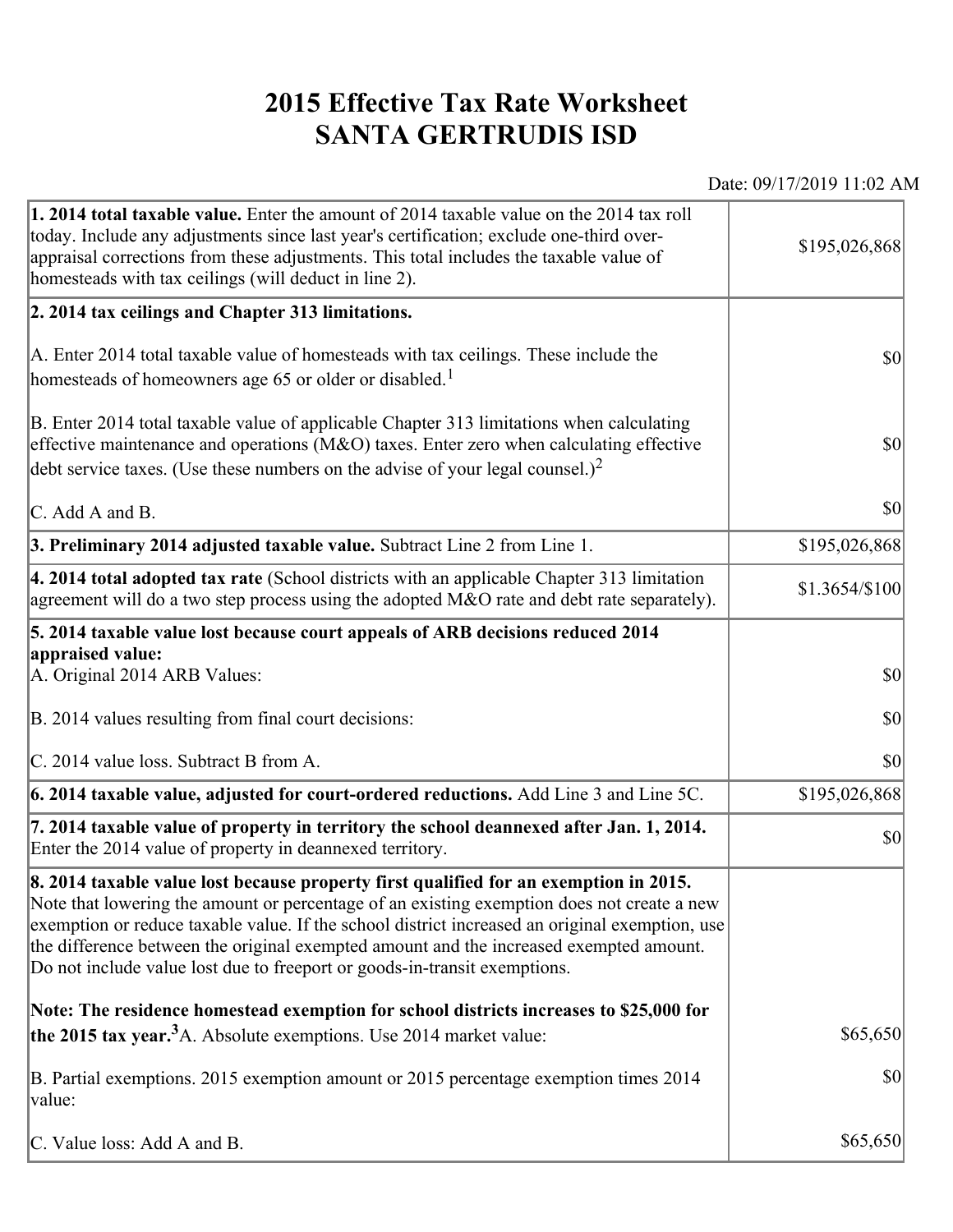| 9. 2014 taxable value lost because property first qualified for agricultural appraisal (1-<br>d or 1-d-1), timber appraisal, recreational/scenic appraisal or public access airport<br>special appraisal in 2015. Use only properties that qualified in 2015 for the first time; do<br>not use properties that qualified in 2014.                                                                                                                                                                                                                                                                                                                                                                     |               |
|-------------------------------------------------------------------------------------------------------------------------------------------------------------------------------------------------------------------------------------------------------------------------------------------------------------------------------------------------------------------------------------------------------------------------------------------------------------------------------------------------------------------------------------------------------------------------------------------------------------------------------------------------------------------------------------------------------|---------------|
| A. 2014 market value:                                                                                                                                                                                                                                                                                                                                                                                                                                                                                                                                                                                                                                                                                 | \$0           |
| B. 2015 productivity or special appraised value:                                                                                                                                                                                                                                                                                                                                                                                                                                                                                                                                                                                                                                                      | 30            |
| C. Value loss. Subtract B from A.                                                                                                                                                                                                                                                                                                                                                                                                                                                                                                                                                                                                                                                                     | \$0           |
| 10. Total adjustments for lost value. Add lines 7, 8C and 9C.                                                                                                                                                                                                                                                                                                                                                                                                                                                                                                                                                                                                                                         | \$65,650      |
| 11. 2014 adjusted taxable value. Subtract Line 10 from Line 6.                                                                                                                                                                                                                                                                                                                                                                                                                                                                                                                                                                                                                                        | \$194,961,218 |
| 12. Adjusted 2014 taxes. Multiply Line 4 by Line 11 and divide by \$100.                                                                                                                                                                                                                                                                                                                                                                                                                                                                                                                                                                                                                              | \$2,662,000   |
| 13. Taxes refunded for years preceding tax year 2014. Enter the amount of taxes refunded<br>by the district for tax years preceding tax year 2014. Types of refunds include court<br>decisions, corrections and payment errors. Do not include refunds for tax year 2014. This<br>line applies only to tax years preceding tax year 2014.                                                                                                                                                                                                                                                                                                                                                             | $\sqrt{6}$    |
| 14. Adjusted 2014 taxes with refunds. Add Lines 12 and 13.                                                                                                                                                                                                                                                                                                                                                                                                                                                                                                                                                                                                                                            | \$2,662,006   |
| 15. Total 2015 taxable value on the 2015 certified appraisal roll today. This value<br>includes only certified values and includes the total taxable value of homesteads with tax<br>ceilings (will deduct in Line 17). These homesteads include homeowners age 65 or older or<br>disabled.                                                                                                                                                                                                                                                                                                                                                                                                           |               |
| $\vert$ A. Certified values only: <sup>4</sup>                                                                                                                                                                                                                                                                                                                                                                                                                                                                                                                                                                                                                                                        | \$151,777,320 |
| <b>B. Pollution control exemption:</b> Deduct the value of property exempted for the current tax<br>year for the first time as pollution control property:                                                                                                                                                                                                                                                                                                                                                                                                                                                                                                                                            | $$-0$         |
| C. Total value. Subtract B from A.                                                                                                                                                                                                                                                                                                                                                                                                                                                                                                                                                                                                                                                                    | \$151,777,320 |
| 16. Total value of properties under protest or not included on certified appraisal roll.                                                                                                                                                                                                                                                                                                                                                                                                                                                                                                                                                                                                              |               |
| A. 2015 taxable value of properties under protest. The chief appraiser certifies a list of<br>properties still under ARB protest. The list shows the appraisal district's value and the<br>taxpayer's claimed value, if any, or an estimate of the value if the taxpayer wins. For each of<br>the properties under protest, use the lowest of these values. Enter the total value.                                                                                                                                                                                                                                                                                                                    | \$0           |
| B. 2015 value of properties not under protest or included on certified appraisal roll.<br>The chief appraiser gives school districts a list of those taxable properties that the chief<br>appraiser knows about, but are not included at appraisal roll certification. These properties<br>are not on the list of properties that are still under protest. On this list of properties, the chief<br>appraiser includes the market value, appraised value and exemptions for the preceding year<br>and a reasonable estimate of the market value, appraised value and exemptions for the<br>current year. Use the lower market, appraised or taxable value (as appropriate). Enter the<br>total value. | \$0           |
| C. Total value under protest or not certified: Add A and B.                                                                                                                                                                                                                                                                                                                                                                                                                                                                                                                                                                                                                                           | \$0           |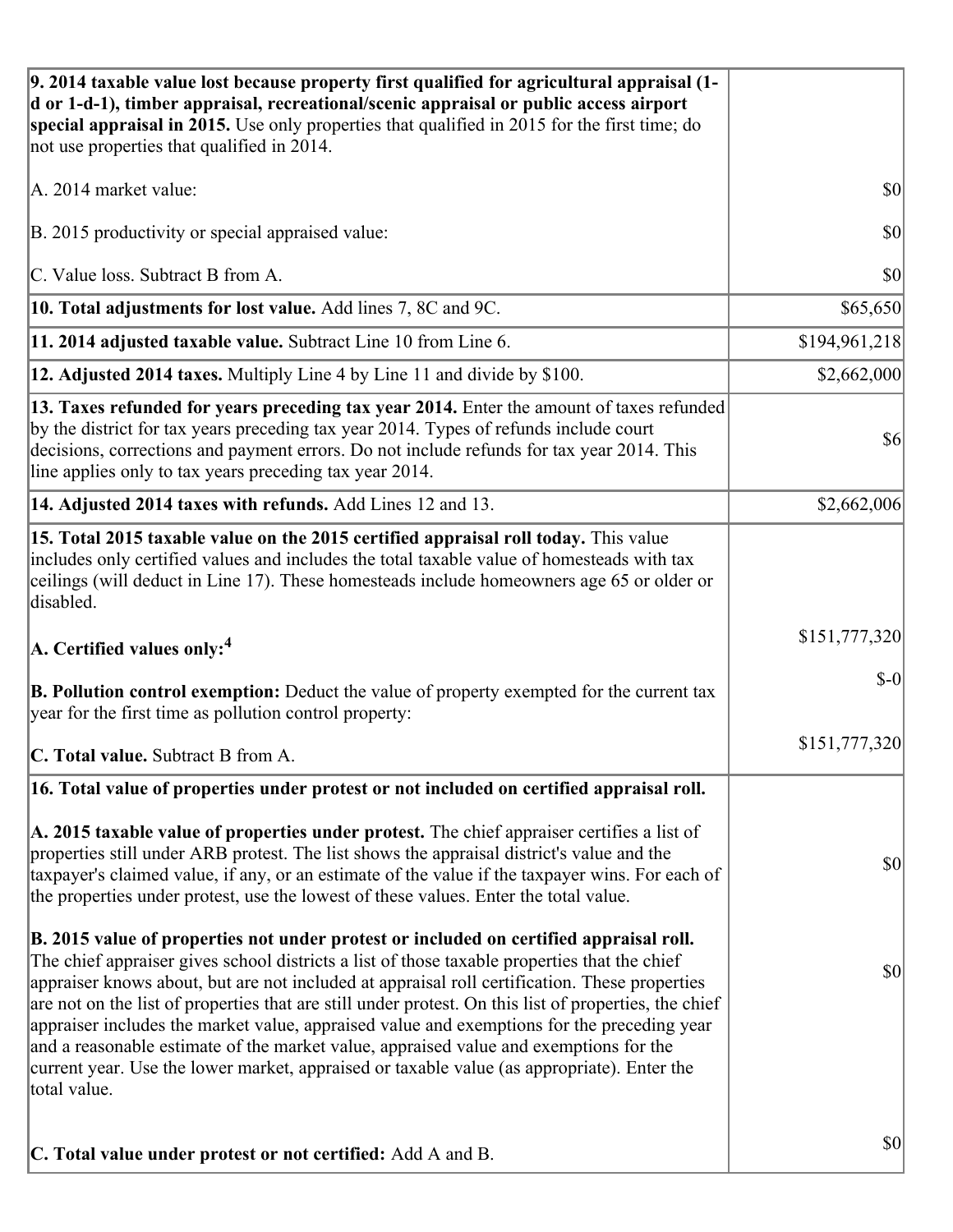| 17. 2015 tax ceilings and Chapter 313 limitations.                                                                                                                                                                                                                                                                                                                                                                             |                |
|--------------------------------------------------------------------------------------------------------------------------------------------------------------------------------------------------------------------------------------------------------------------------------------------------------------------------------------------------------------------------------------------------------------------------------|----------------|
| A. Enter 2015 total taxable value of homesteads with tax ceilings. These include the<br>homesteads of homeowners age 65 or older or disabled. <sup>5</sup>                                                                                                                                                                                                                                                                     | <b>\$0</b>     |
| B. Enter 2015 total taxable value of applicable Chapter 313 limitations when calculating<br>effective M&O taxes. Enter zero when calculating effective debt service taxes. (Use these<br>numbers on the advise of your legal counsel.) $6$                                                                                                                                                                                     | $ 10\rangle$   |
| C. Add A and B.                                                                                                                                                                                                                                                                                                                                                                                                                | $ 10\rangle$   |
| <b>18. 2015 total taxable value.</b> Add Lines 15C and 16C. Subtract Line 17.                                                                                                                                                                                                                                                                                                                                                  | \$151,777,320  |
| 19. Total 2015 taxable value of properties in territory annexed after Jan. 1, 2014.<br>Include both real and personal property. Enter the 2015 value of property in territory<br>annexed by the school district.                                                                                                                                                                                                               | $ 10\rangle$   |
| 20. Total 2015 taxable value of new improvements and new personal property located<br>in new improvements. New means the item was not on the appraisal roll in 2014. New<br>additions to existing improvements may be included if the appraised value can be<br>determined. New personal property in a new improvement must have been brought into the<br>taxing unit after Jan. 1, 2014, and be located in a new improvement. | \$39,450       |
| 21. Total adjustments to the 2015 taxable value. Add Lines 19 and 20.                                                                                                                                                                                                                                                                                                                                                          | \$39,450       |
| 22. 2015 adjusted taxable value. Subtract Line 21 from Line 18.                                                                                                                                                                                                                                                                                                                                                                | \$151,737,870  |
| <b>23. 2015 effective tax rate.</b> Divide Line 14 by Line 22 and multiply by \$100.                                                                                                                                                                                                                                                                                                                                           | \$1.7543/\$100 |
| 24. 2015 effective tax rate for ISDs with Chapter 313 Limitations. Add together the<br>effective tax rates for M&O and debt service for those school districts that participate in an<br>applicable Chapter 313 limitations agreement.                                                                                                                                                                                         | \$0/\$100      |

<sup>1</sup>Tex. Tax Code Section 26.012(14)  $2$ Tex. Tax Code Section 26.012(6)  $3$ Tex. Tax Code Section 26.04(a-1) and (c-1)  $4$ Tex. Tax Code Section 26.012(6)  ${}^{5}$ Tex. Tax Code Section 26.012(6)(A)(i)

 ${}^{6}$ Tex. Tax Code Section 26.012(6)(A)(ii)